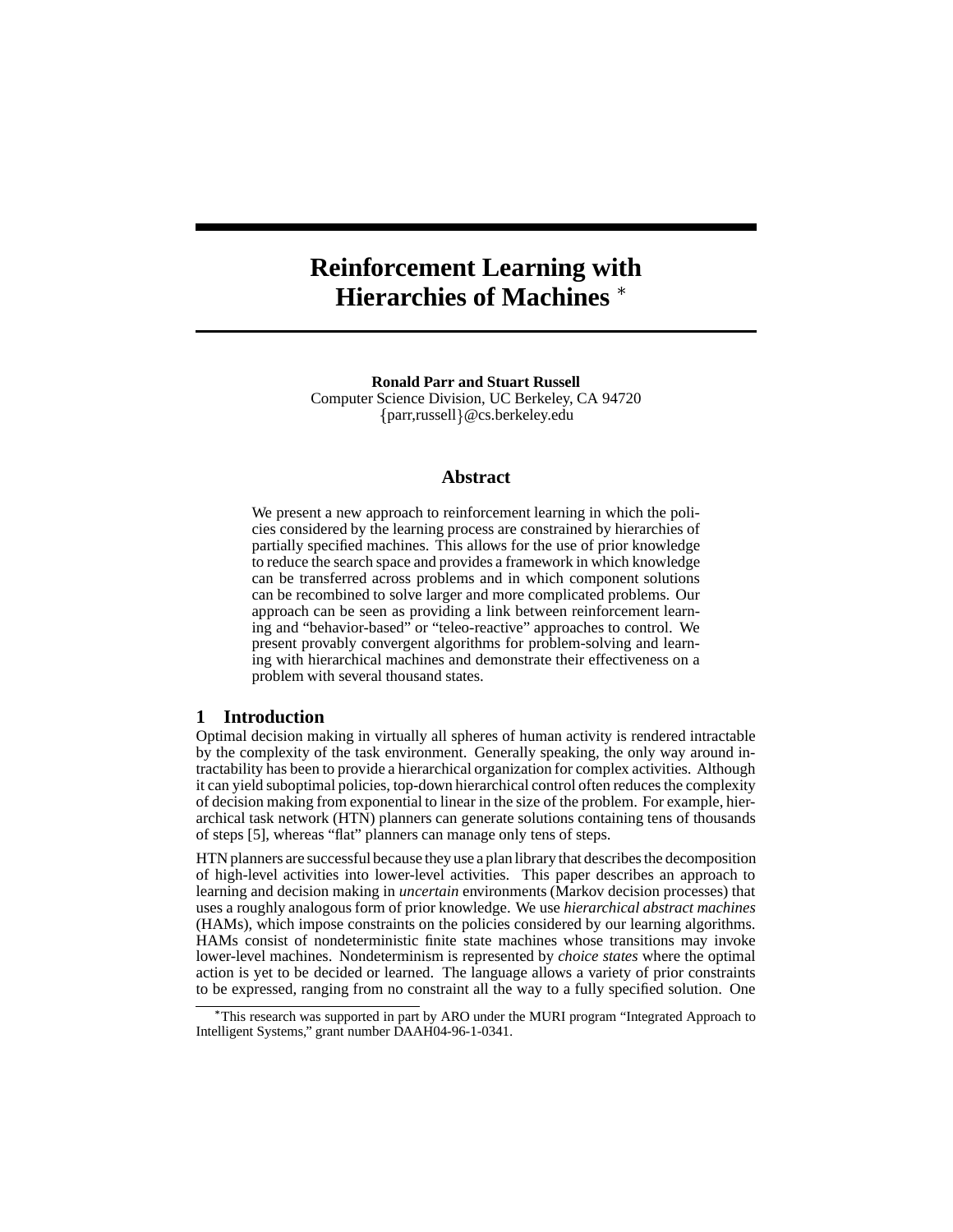

Figure 1: (a) An MDP with  $\approx 3600$  states. The initial state is in the top left. (b) Closeup showing a typical obstacle. (c) Nondeterministic finite-state controller for negotiating obstacles.

useful intermediate point is the specification of just the general organization of behavior into a layered hierarchy, leaving it up to the learning algorithm to discover exactly which lower-level activities should be invoked by higher levels at each point.

The paper begins with a brief review of Markov decision processes (MDPs) and a description of hierarchical abstract machines. We then present, in abbreviated form, the following results: **1)** Given any HAM and any MDP, there exists a new MDP such that the optimal policy in the new MDP is optimal in the original MDP among those policies that satisfy the constraints specified by the HAM. This means that even with complex machine specifications we can still apply standard decision-making and learning methods. **2)** An algorithm exists that determines this optimal policy, given an MDP and a HAM. **3)** On an illustrative problem with 3600 states, this algorithm yields dramatic performance improvements over standard algorithms applied to the original MDP. **4)** A reinforcement learning algorithm exists that converges to the optimal policy, subject to the HAM constraints, with no need to construct explicitly a new MDP. **5)** On the sample problem, this algorithm learns dramatically faster than standard RL algorithms. We conclude with a discussion of related approaches and ongoing work.

## **2 Markov Decision Processes**

We assume the reader is familiar with the basic concepts of MDPs. To review, an MDP is a 4-tuple,  $(S, A, T, R)$  where S is a set of *states*, A is a set of *actions*, T is a *transition model* mapping  $S \times A \times S$  into probabilities in [0, 1], and R is a *reward function* mapping  $S \times A \times S$  into real-valued rewards. Algorithms for solving MDPs can return a *policy*  $\pi$  that maps from  $S$  to  $A$ , a real-valued *value function*  $V$  on states, or a real-valued  $Q$ -function on state–action pairs. In this paper, we focus on infinite-horizon MDPs with a discount factor  $\beta$ . The aim is to find an optimal policy  $\pi^*$  (or, equivalently,  $V^*$  or  $Q^*$ ) that maximizes the expected discounted total reward of the agent.

Throughout the paper, we will use as an example the MDP shown in Figure 1(a). Here  $A$ contains four primitive actions (up, down, left, right). The transition model,  $T$ , specifies that each action succeeds 80% of time, while 20% of the time the agent moves in an unintended perpendicular direction. The agent begins in a start state in the upper left corner. A reward of 5.0 is given for reaching the goal state and the discount factor  $\beta$  is 0.999.

### **3 Hierarchical abstract machines**

A HAM is a program which, when executed by an agent in an environment, constrains the actions that the agent can take in each state. For example, a very simple machine might dictate, "repeatedly choose right or down," which would eliminate from consideration all policies that go up or left. HAMs extend this simple idea of constraining policies by providing a hierarchical means of expressing constraints at varying levels of detail and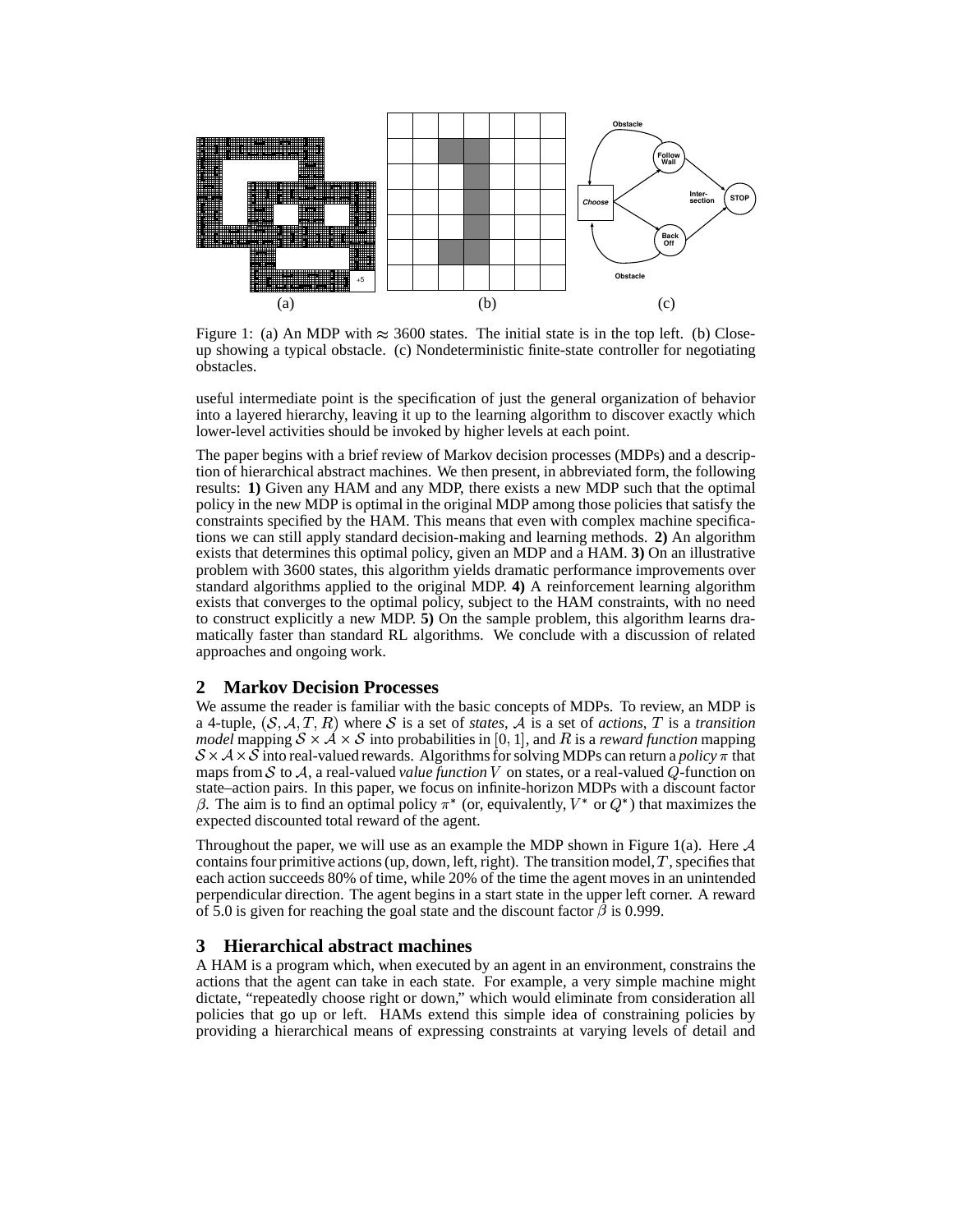specificity. Machines for HAMs are defined by a set of states, a transition function, and a start function that determines the initial state of the machine. Machine states are of four types: **Action** states execute an action in the environment. **Call** states execute another machine as a subroutine. **Choice** states nondeterministically select a next machine state. **Stop** states halt execution of the machine and return control to the previous call state.

The transition function determines the next machine state after an action or call state as a stochastic function of the current machine state and some features of the resulting environment state. Machines will typically use a partial description of the environment to determine the next state. Although machines can function in partially observable domains, for the purposes of this paper we make the standard assumption that the agent has access to a complete description as well.

A HAM is defined by an initial machine in which execution begins and the closure of all machines reachable from the initial machine. Figure 1(c) shows a simplified version of one element of the HAM we used for the MDP in Figure 1. This element is used for traversing a hallway while negotiating obstacles of the kind shown in Figure 1(b). It runs until the end of the hallway or an intersection is reached. When it encounters an obstacle, a *choice point* is created to choose between two possible next machine states. One calls the backoff machine to back away from the obstacle and then move forward until the next one. The other calls the follow-wall machine to try to get around the obstacle. The follow-wall machine is very simple and will be tricked by obstacles that are concave in the direction of intended movement; the backoff machine, on the other hand, can move around any obstacle in this world but could waste time backing away from some obstacles unnecessarily and should be used sparingly.

Our complete "navigation HAM" involves a three-level hierarchy, somewhat reminiscent of a Brooks-style architecture but with hard-wired decisions replaced by choice states. The top level of the hierarchy is basically just a choice state for choosing a hallway navigation direction from the four coordinate directions. This machine has control initially and regains control at intersections or corners. The second level of the hierarchy containsfour machines for moving along hallways, one for each direction. Each machine at this level has a choice state with four basic strategies for handling obstacles. Two back away from obstacles and two attempt to follow walls to get around obstacles. The third level of the hierarchy implements these strategies using the primitive actions.

The transition function for this HAM assumes that an agent executing the HAM has access to a short-range, low-directed sonar that detects obstacles in any of the four axis-parallel adjacent squares and a long-range, high-directed sonar that detects larger objects such as the intersections and the ends of hallways. The HAM uses these partial state descriptions to identify feasible choices. For example, the machine to traverse a hallway northwards would not be called from the start state because the high-directed sonar would detect a wall to the north.

Our navigation HAM represents an abstract plan to move about the environment by repeatedly selecting a direction and pursuing this direction until an intersection is reached. Each machine for navigating in the chosen direction represents an abstract plan for moving in a particular direction while avoiding obstacles. The next section defines how a HAM interacts with a specific MDP and how to find an optimal policy that respects the HAM constraints.

### **4 Defining and solving the HAM-induced MDP**

A policy for a model, M, that is *HAM-consistent* with HAM H is a scheme for making choices whenever an agent executing  $H$  in  $M$ , enters a choice state. To find the optimal HAM-consistent policy we *apply*  $H$  to  $M$  to yield an *induced* MDP,  $H \circ M$ . A somewhat simplified description of the construction of  $H \circ M$  is as follows: 1) The set of states in  $H \circ M$  is the cross-product of the states of H with the states of  $M$ . 2) For each state in  $H \circ M$  where the machine component is an action state, the model and machine transition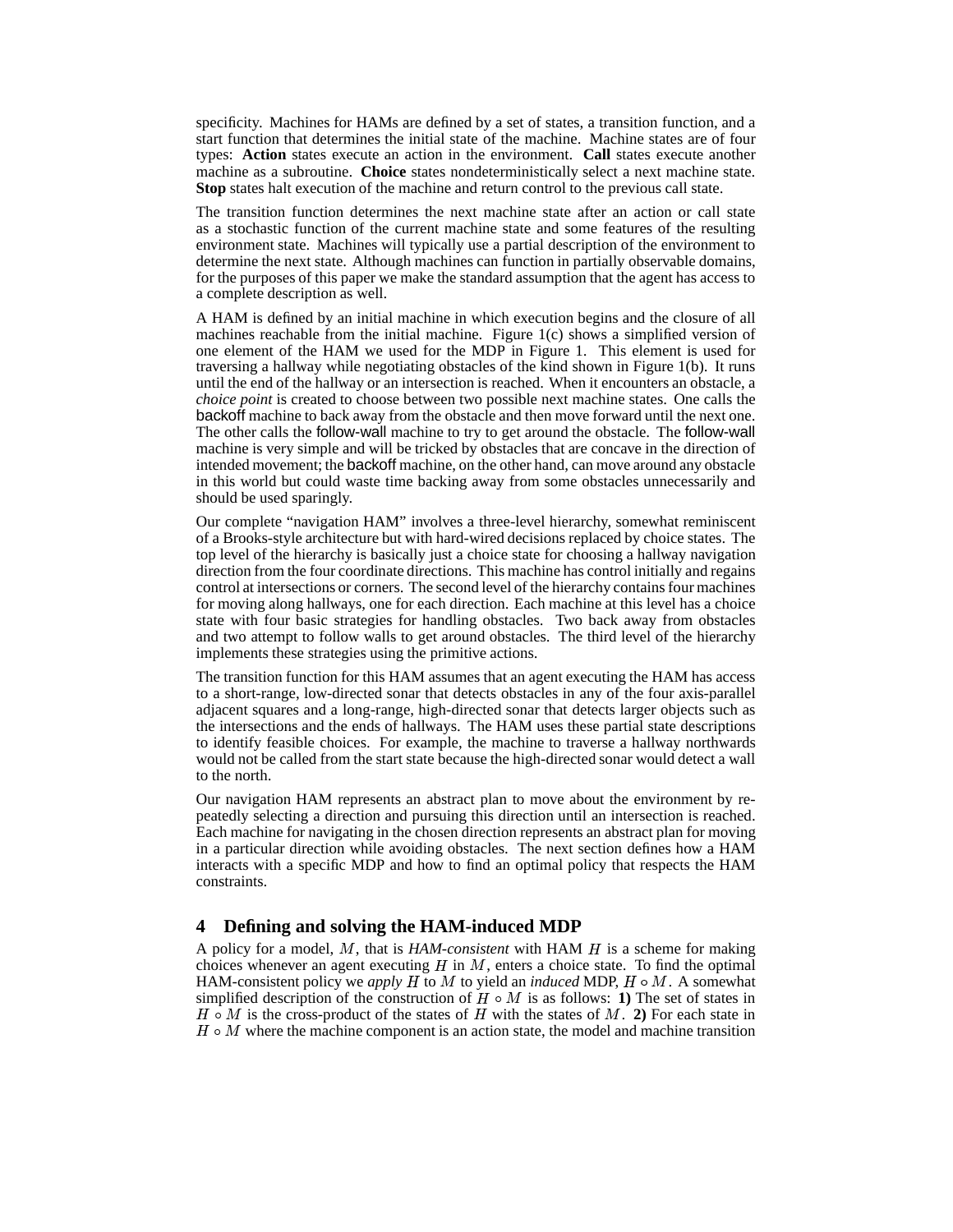

Figure 2: Experimental results showing policy value (at the initial state) as a function of runtime on the domain shown in Figure 1. (a) Policy iteration with and without the HAM. (b) Q-learning with and without the HAM (averaged over 10 runs).

functions are combined. **3)** For each state where the machine component is a choice state, actions that change only the machine component of the state are introduced. **4)** The reward is taken from  $M$  for primitive actions, otherwise it is zero. With this construction, we have the following (proof omitted):

**Lemma** 1 For any Markov decision process  $M$  and any<sup>1</sup> HAM  $H$ , the induced process  $H \circ M$  is a Markov decision process.

**Lemma** 2 If  $\pi$  is an optimal policy for  $H \circ M$ , then the primitive actions specified by  $\pi$ constitute the optimal policy for  $M$  that is HAM-consistent with  $H$ .

Of course,  $H \circ M$  may be quite large. Fortunately, there are two things that will make the problem much easier in most cases. The first is that not all pairs of HAM states and environment states will be possible, i.e., reachable from an initial state. The second is that the actual complexity of the induced MDP is determined by the number of choice points, i.e., states of  $H \circ M$  in which the HAM component is a choice state. This leads to the following:

**Theorem 1** For any MDP, M, and HAM, H, let C be the set of choice points in  $H \circ M$ . There exists a decision process,  $reduce(H \circ M)$ , with states C such that the optimal policy for  $reduce(H \circ M)$  corresponds to the optimal policy for M that is HAM-consistent with Н.

**Proof sketch** We begin by applying Lemma 1 and then observing that in states of  $H \circ M$ where the HAM component is not a choice state, only one action is permitted. These states can be removed to produce an equivalent Semi-Markov decision process (SMDP). (SMDPs are a generalization of Markov decision processes that permit different discount rates for different transitions.) The optimal policy for this SMDP will be the same as the optimal policy for  $H \circ M$  and by Lemma 2, this will be the optimal policy for M that is HAM-consistent with H.  $\Box$ 

This theorem formally establishes the mechanism by which the constraints embodied in a HAM can be used to simplify an MDP. As an example of the power of this theorem, and to demonstrate that this transformation can be done efficiently, we applied our navigation HAM to the problem described in the previous section. Figure 2(a) shows the results of applying policy iteration to the original model and to the transformed model. Even when we add in the cost of transformation (which, with our rather underoptimized code, takes

 $1<sup>1</sup>$  To preserve the Markov property, we require that if a machine has more than one possible caller in the hierarchy, that each appearance is treated as a distinct machine. This is equivalent to requiring that the call graph for the HAM is a tree. It follows from this that circular calling sequences are also forbidden.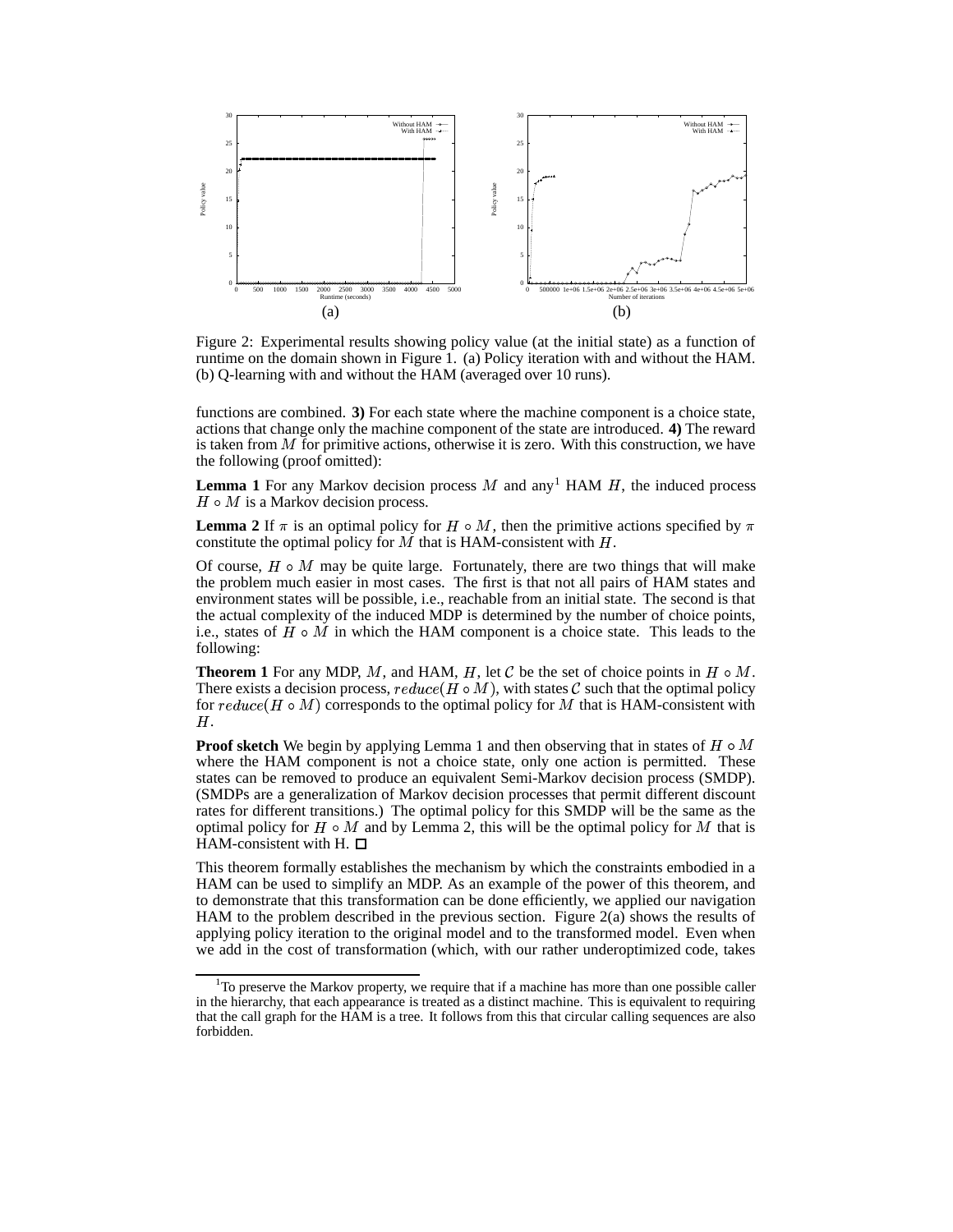866 seconds), the HAM method produces a good policy in less than a quarter of the time required to find the optimal policy in the original model. The actual solution time is 185 seconds versus 4544 seconds.

An important property of the HAM approach is that model transformation produces an MDP that is an accurate model of the application of the HAM to the original MDP. Unlike typical approximation methods for MDPs, the HAM method can give strict performance guarantees. The solution to the transformed model  $reduce(H \circ M)$  is the optimal solution from within a well-defined class of policies and the value assigned to this solution is the true expected value of applying the concrete HAM policy to the original MDP.

## **5 Reinforcement learning with HAMs**

HAMs can be of even greater advantage in a reinforcement learning context, where the effort required to obtain a solution typically scales very badly with the size of the problem. HAM contraints can focus exploration of the state space, reducing the "blind search" phase that reinforcement learning agents must endure while learning about a new environment. Learning will also be faster forthe same reason policy iteration isfaster in the HAM-induced model; the agent is effectively operating in a reduced state space.

We now introduce a variation of Q-learning called HAMQ-learning that learns directly in the reduced state space *without performing the model transformation* described in the previous section. This is significant because the the environment model is not usually known *a priori* in reinforcement learning contexts.

A HAMQ-learning agent keeps track of the following quantities:  $t$ , the current environment state; n, the current machine state;  $s_c$  and  $m_c$ , the environment state and machine state at the previous choice point; a, the choice made at the previous choice point; and  $r_c$  and  $\beta_c$ , the total accumulated reward and discount since the previous choice point. It also maintains an extended Q-table,  $Q([s, m], a)$ , which is indexed by an environment-state/machine-state pair and by an action taken at a choice point.

For every environment transition from state  $s$  to state  $t$  with observed reward  $r$  and discount  $\beta$ , the HAMQ-learning agent updates:  $r_c \leftarrow r_c + \beta_c r$  and  $\beta_c \leftarrow \beta \beta_c$ . For each transition to a choice point, the agent does

$$
Q([s_c, m_c], a) \leftarrow Q([s_c, m_c], a) + \alpha [r_c + \beta_c V([t, n]) - Q([s_c, m_c], a)],
$$

and then  $r_c \leftarrow 0, \beta_c \leftarrow 1$ .

**Theorem 2** For any finite-state MDP,  $M$ , and any HAM,  $H$ , HAMQ-learning will converge to the optimal choice for every choice point in  $reduce(H \circ M)$  with probability 1.

**Proof sketch** We note that the expected reinforcement signal in HAMQ-learning is the same as the expected reinforcement signal that would be received if the agent were acting directly in the transformed model of Theorem 1 above. Thus, Theorem 1 of [11] can be applied to prove the convergence of the HAMQ-learning agent, provided that we enforce suitable constraints on the exploration strategy and the update parameter decay rate.  $\Box$ 

We ran some experiments to measure the performance of HAMQ-learning on our sample problem. Exploration was achieved by selecting actions according to the Boltzman distribution with a temperature parameter for each state. We also used an inverse decay for the update parameter  $\alpha$ . Figure 2(b) compares the learning curves for O-learning and HAMOlearning. HAMQ-learning appears to learn much faster: Q-learning required 9,000,000 iterations to reach the level achieved by HAMQ-learning after 270,000 iterations. Even after 20,000,000 iterations, Q-learning did not do as well as HAMQ-learning.<sup>2</sup>

 $2$ Speedup techniques such as eligibility traces could be applied to get better Q-learning results; such methods apply equally well to HAMQ-learning.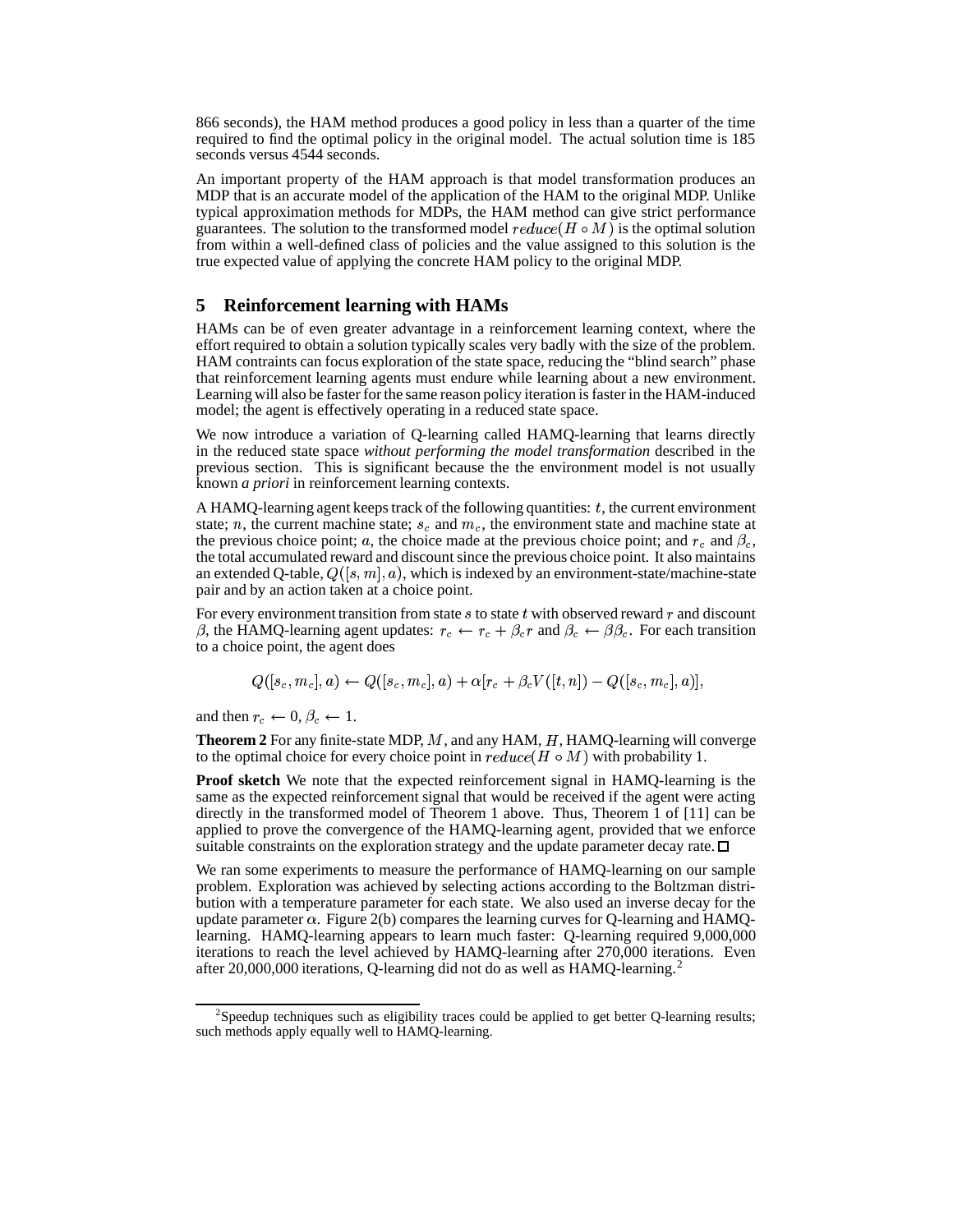## **6 Related work**

*State aggregation* (see, e.g., [18] and [7]) clusters "similar" states together and assigns them the same value, effectively reducing the state space. This is orthogonal to our approach and could be combined with HAMs. However, aggregation should be used with caution as it treats distinct states as a single state and can violate the Markov property leading to the loss of performance guarantees and oscillation or divergence in reinforcement learning. Moreover, state aggregation may be hard to apply effectively in many cases.

Dean and Lin [8] and Bertsekas and Tsitsiklis [2], showed that some MDPs are loosely coupled and hence amenable to divide-and-conquer algorithms. A machine-like language was used in [13] to partition an MDP into decoupled subproblems. In problems that are amenable to decoupling, this could approaches could be used in combinated with HAMs.

Dayan and Hinton [6] have proposed *feudal* RL which specifies an explicit subgoal structure, with fixed values for each subgoal achieved, in order to achieve a hierarchical decomposition of the state space. Dietterich extends and generalizes this approach in [9]. Singh has investigated a number of approaches to subgoal based decomposition in reinforcement learning (e.g. [17] and [16]). Subgoals seem natural in some domains, but they may require a significant amount of outside knowledge about the domain and establishing the relationship between the value of subgoals with respect to the overall problem can be difficult.

Bradtke and Duff [3] proposed an RL algorithm for SMDPs. Sutton [19] proposes*temporal abstractions*, which concatenate sequences of state transitions together to permit reasoning about temporally extended events, and which can thereby form a behavioral hierarchy as in [14] and [15]. Lin's somewhat informal scheme [12] also allows agents to treat entire policies as single actions. These approaches can be emcompassed within our framework by encoding the events or behaviors as machines.

The design of hierarchically organized, "layered" controllers was popularized by Brooks [4]. His designs use a somewhat different means of passing control, but our analysis and theorems apply equally well to his machine description language. The "teleo-reactive" agent designs of Benson and Nilsson [1] are even closer to our HAM language. Both of these approaches assume that the agent is completely specified, albeit self-modifiable. The idea of partial behavior descriptions can be traced at least to Hsu's *partial programs* [10], which were used with a deterministic logical planner.

# **7 Conclusions and future work**

We have presented HAMs as a principled means of constraining the set of policies that are considered for a Markov decision process and we have demonstrated the efficacy of this approach in a simple example for both policy iteration and reinforcement learning. Our results show very significant speedup for decision-making and learning—but of course, this reflects the provision of knowledge in the form of the HAM. The HAM language provides a very general method of transferring knowledge to an agent and we only have scratched the surface of what can be done with this approach.

We believe that if desired, subgoal information can be incorporated into the HAM structure, unifying subgoal-based approaches with the HAM approach. Moreover, the HAM structure provides a natural decomposition of the HAM-induced model, making it amenable to the divide-and-conquer approaches of [8] and [2].

There are opportunities for generalization across all levels of the HAM paradigm. Value function approximation can be used for the HAM induced model and inductive learning methods can be used to produce HAMs or to generalize their effects upon different regions of the state space. Gradient-following methods also can be used to adjust the transition probabilities of a stochastic HAM.

HAMs also lend themselves naturally to partially observable domains. They can be applied directly when the choice points induced by the HAM are states where no confusion about